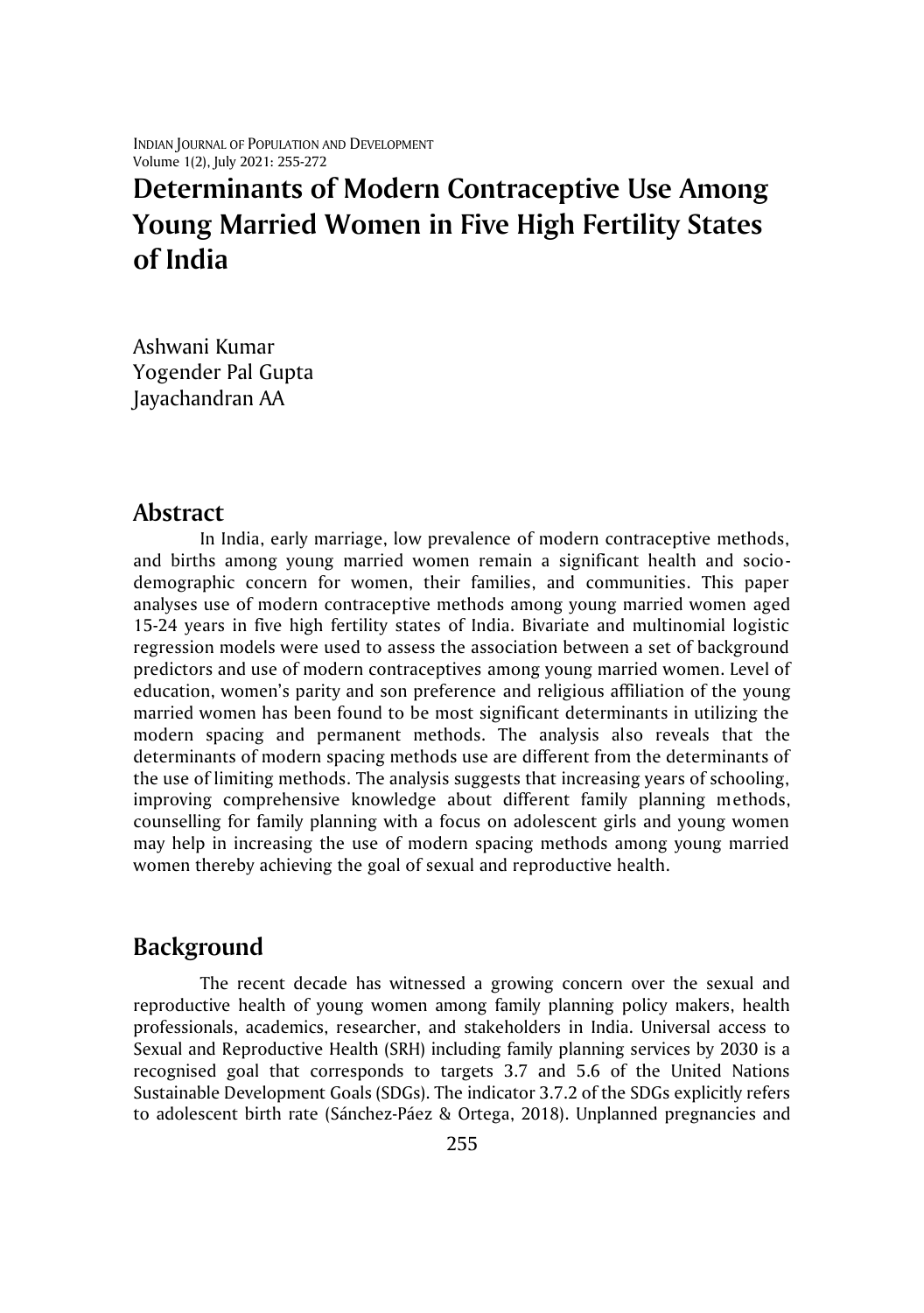births among young women have significant health and socio-demographic consequences for women, their families, and communities (Sedgh et al., 2014; Singh et al., 2010). Young married women in India have little scope to make fertility decisions and adopt a modern family planning methods because of a strong patriarchal society (Char et al., 2010; Ghule et al., 2015). Contraceptive use is identified as one of the proximate determinants of fertility (Bongaarts, 1978; 2015; Bongaarts and Potter, 1983; Casterline et al, 1984; Stover, 1998) and is an effective tool to prevent unintended pregnancy and regulate fertility (New et al, 2017; Stover and Ross, 2010).

Marriage at a young age exposes millions of adolescent girls and young women to pregnancy, abortion and various obstetric health complications resulting in increased risk of pregnancy related deaths in the developing countries (Mayor, 2004; Stover and Ross, 2010; Williamson et al, 2009) In India, more than 40 per cent women aged 15-24 years are currently married and the mean age at marriage of females is 18.6 years for women aged 25-49 years (Government of India, 2017). Cultural stigma and religious opposition, limited access and choices to family planning methods, fear of adverse side-effects, inadequate and poor quality of services, social myths and misconceptions and gender-based barriers are among the many reasons behind the very low use of modern contraceptive methods and high unmet need of family planning, especially among young married women (Joshi et al, 2015; Khurram et al, 2012; Mwaisaka et al, 2020; Uzma, 2017; Thulaseedharan, 2018). The official family welfare programme of the country is dominated by female sterilisation which accounts for more than two-third of all contraceptive use while the use of modern spacing methods remains low (Säävälä, 1999; Stephenson, 2006). Because of the dominance of permanent methods, the family planning needs of young married women in India remain grossly unmet. According to the National Family Health Survey (NFHS) 2015-16, less than 27 per cent of the demand for family planning among currently married women aged 15-19 years in India is satisfied by modern family planning methods while the modern family planning methods prevalence is only 10 per cent (IIPS and ICF 2017). This means that young married women in India face a high risk of unintended pregnancy.

It is in the above context that the present paper attempts to analyse the determinants of the use of modern family planning methods among young married women – currently married women aged 15-24 years - in five high fertility states of India - Bihar, Uttar Pradesh, Madhya Pradesh, Jharkhand, and Rajasthan. The total fertility rate, in these states, remains higher than the national average and ranges from 3.2 births per woman of reproductive age in Bihar to 2.5 births per woman of reproductive age in Jharkhand and Rajasthan according to the official Sample Registration System (Government of India, 2018). The paper has two objectives. The first objective of the paper is to analyse the prevalence of modern family planning methods among young married women in five states along with the proportionate use of different family planning methods or the method mix. The second objective, on the other hand, is to analyse the determinants of the use of modern family planning methods among young married women in the five high fertility states.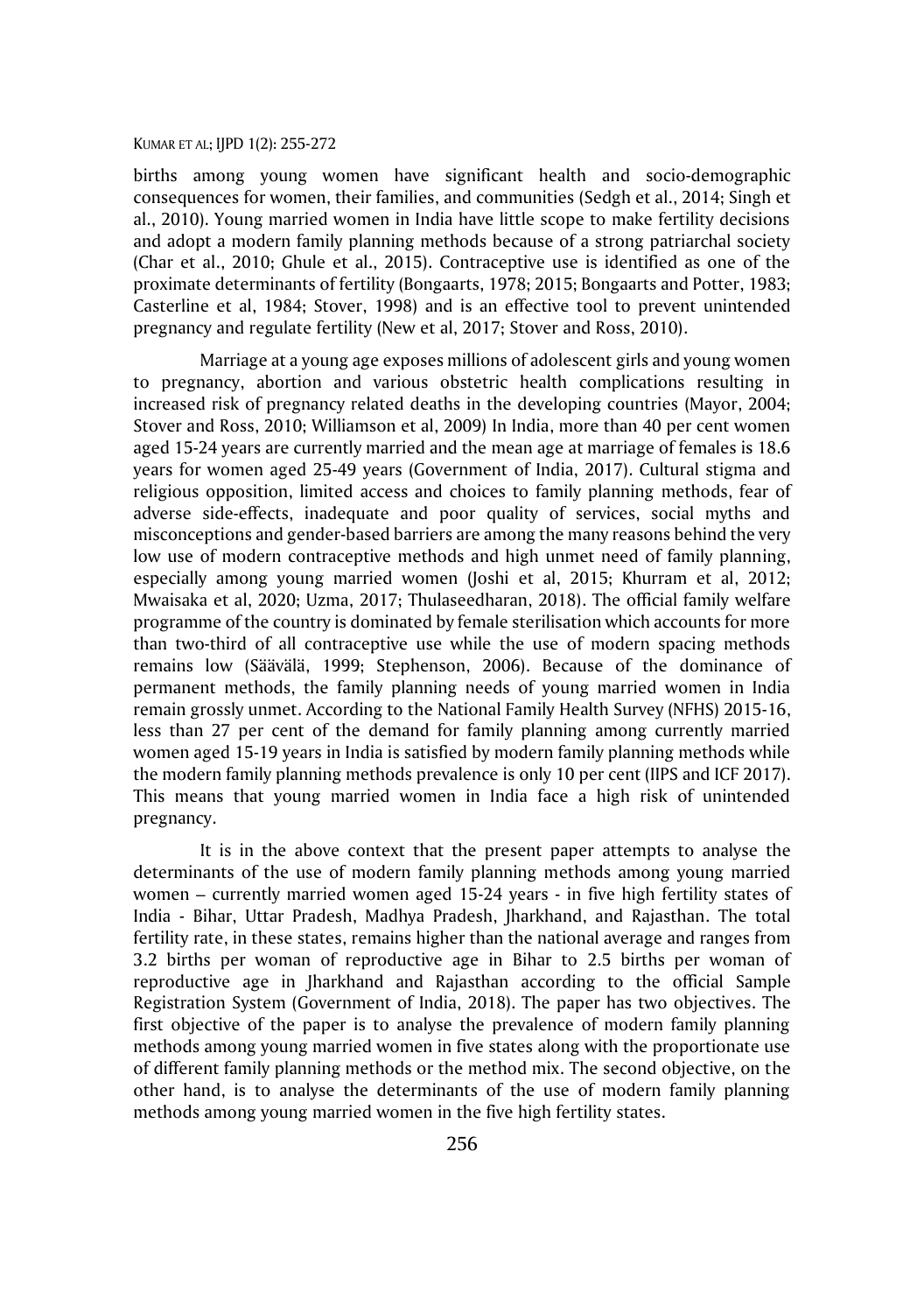# **Materials and Methods**

The study is based on the data collected under the National Family Health Survey (NFHS) 2015-16 (International Institute for Population Sciences and ICF, 2017). The NFHS 2015-16 covered 44,266 young married women (currently married women in the age group 15-24 years) in the five high fertility states covered in the present analysis - 8,853 in Bihar; 5,176 in Jharkhand; 10,091 in Madhya Pradesh; 7,182 in Rajasthan; and 12,964 in Uttar Pradesh. Using these data, we have estimated method-specific prevalence of different modern family planning methods and calculated the proportionate distribution of modern family planning methods currently being used by young married women to estimate modern methods prevalence rate (mCPR) and method mix among young married women. We have also carried out bivariate analysis to examine how mCPR, method-specific prevalence and method mix varies by individual and social and economic characteristics of the young married women. Finally, logistic regression analysis has been carried out to examine the influence of different social, economic, demographic, and other contextual factors on the use of modern spacing methods and permanent methods. The analysis has been carried out for each of the five states separately as both fertility and family planning use among young married women varies across the five states included in the analysis.

The dependent variables used in the logistic regression analysis are dichotomous variables. We have compared young married women not using any modern family planning method with young married women using modern spacing methods - intra-uterine device (IUCD), injectable, pill, emergency pill, condom, lactational amenorrhoea method (LAM), standard day method (SDM) and other modern method - and young married women using permanent methods – female and male sterilisation. On the other hand, independent variables in the logistic regression analysis include religion (Hindu and Non-Hindu); years of schooling of the young married women (no schooling, 1-5 years of schooling, 5-9 years of schooling, 10-11 years of schooling, and schooling of 12 and more years); standard of living based on the household wealth index (poor, middle, and rich); caste (marginalised - Scheduled Tribes and Scheduled Castes - and not-marginalised - Other Backward Classes and General castes; residence (urban and rural); intra-household status of young married woman (only married woman in the household and more than one married women in the household); number of living children to the young married woman; son preference (young married women having at least one son, young married women having no son, and women not having any child), Desired/ideal number of children reported by the young married woman; interaction with the front line health workers in the three months preceding the survey categorised into two groups (yes, no); exposure to mass media about family planning messages during the three months preceding the survey categorised into two groups (yes, no); and the knowledge of at least three modern family planning methods (yes, no). Multicollinearity among the independent variables was checked before carrying out the logistic regression analysis. Statistical Package for the Social Sciences (SPSS Version 22.0) was used for the analysis.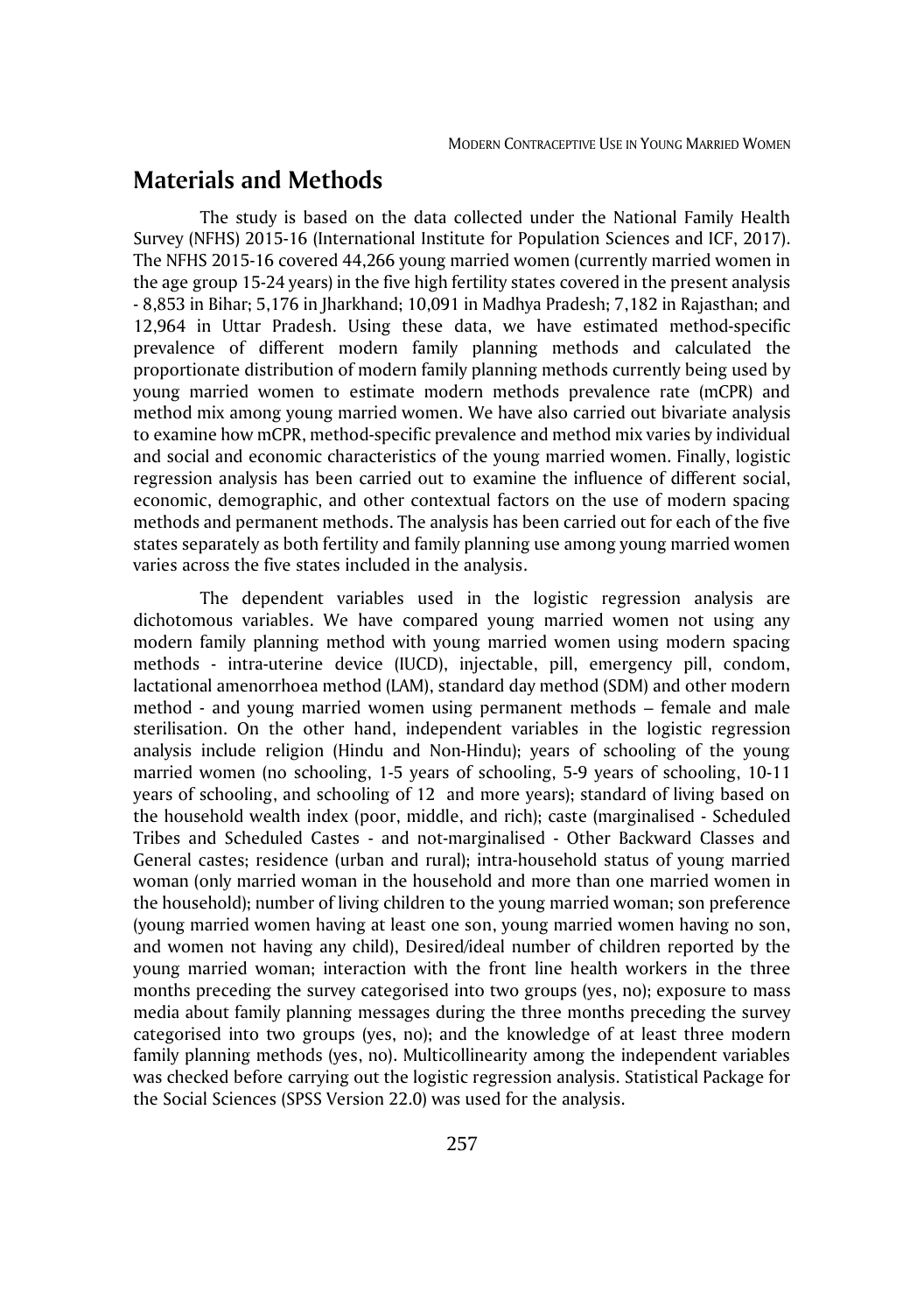## **Results**

Table 1 presents mCPR, prevalence of different modern contraceptive methods and unmet need for modern contraceptive methods among young married women in the five states. The mCPR and prevalence of different modern contraceptive method was higher in young married women aged 20-24 years compared to young married women aged 15-19 years. Across the five states, mCPR in young married was the lowest in Bihar but the highest in Rajasthan. Among different modern family planning methods, condom was the most popular one and its prevalence was also the lowest in Bihar but the highest in Rajasthan in both young married women aged 15-19 years and young married women aged 20-24 years. Use of permanent methods was not popular among the young married women in all states.

Table 2 presents prevalence of modern spacing methods and permanent methods in five states. The prevalence of modern spacing methods was also the highest in Rajasthan and the lowest in Bihar, but the prevalence of permanent methods was the highest in Madhya Pradesh but the lowest in Uttar Pradesh. Madhya Pradesh is the only state where the prevalence of permanent methods in young married women was higher than the prevalence of modern spacing methods. Table 2 also presents the prevalence of modern family planning methods (mCPR) in young married women by various social economic and family related variables. The mCPR was higher in non-Hindu young married women in Madhya Pradesh compared to Hindu young married women. In other states, however, mCPR was higher in Hindu compared to non-Hindu young married women. In all states, mCPR was the highest in rich young married women. Similarly, mCPR was higher in young married women living in urban areas and in young married women belonging to not-marginalised castes in all the five states. The mCPR appears to be directly related to the years of schooling of the young married women as it was the highest in young married women with at least 12 years of schooling in all states. Similarly, mCPR was relatively higher in young married women not living with other married women in the family compared to young married women living with other married women in the family. The table also shows that the parity and the son preference also play an important role in deciding the use of modern family planning methods by the young married women. The mCPR was low in young married women who did not have any child or were having only girl child/ren compared to women having at least one son in all the five states. Young married women who desired two or less than two children were having higher mCPR compared to women who desired at least three children. The prevalence of modern family planning methods has also been found to be higher in young married women exposed to mass media compared to young married women not exposed to mass media. The knowledge of at least three modern family planning methods by the young married women has also been found to be related to relatively higher prevalence of modern family planning methods in young married women. However, no substantial difference in mCPR is found between young married women who interacted with FLWs during the last three months preceding the survey compared to young married women who had no interaction.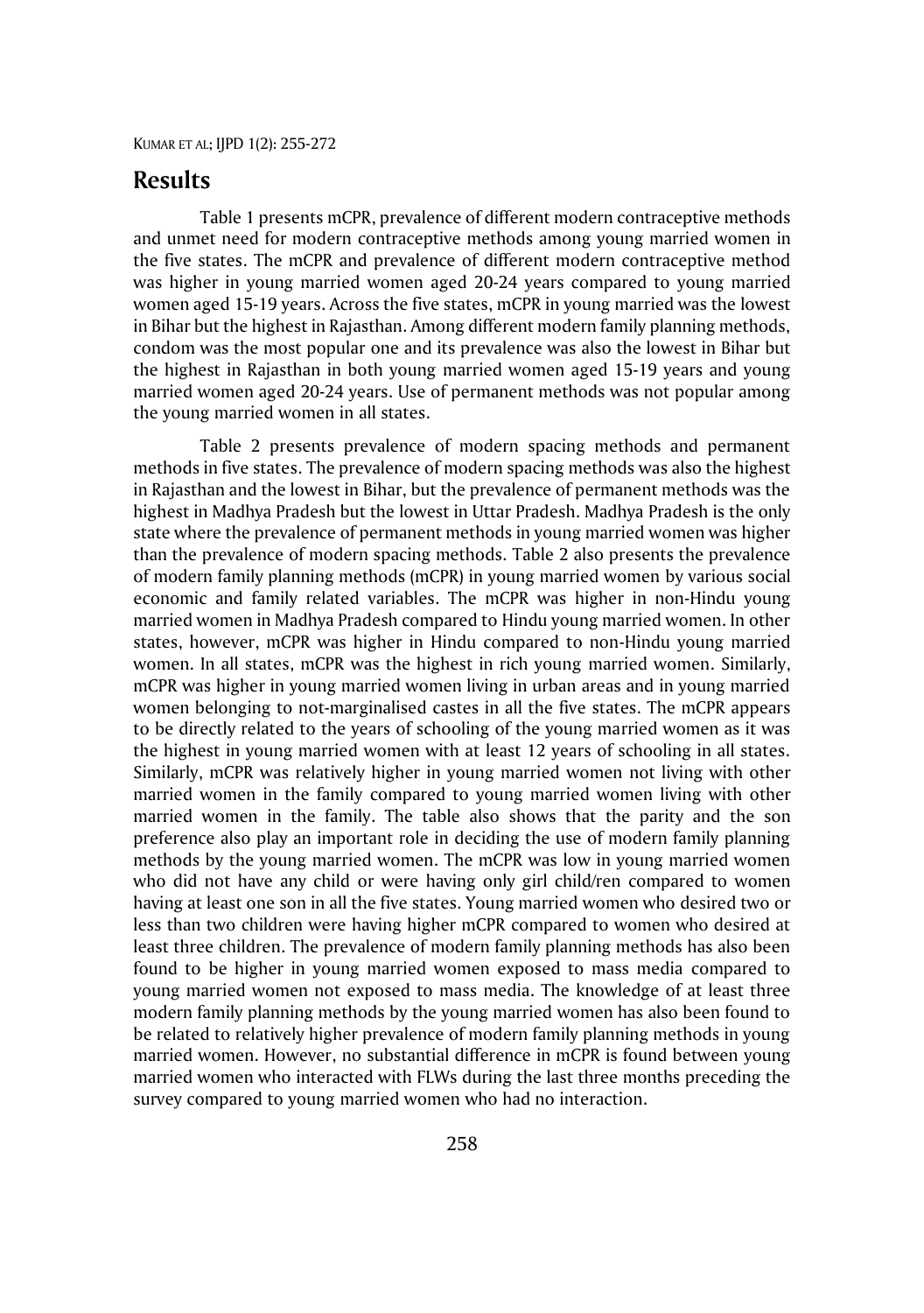Table 1. Prevalence of modern family planning methods (mCPR ) and method-specific prevalence in young married women in five high fertility states of India, 2015-16.

| Prevalence rate                      | <b>States</b> |       |                  |       |                |       |           |       |               |       |  |  |
|--------------------------------------|---------------|-------|------------------|-------|----------------|-------|-----------|-------|---------------|-------|--|--|
|                                      | Bihar         |       | <b>Jharkhand</b> |       | Madhya Pradesh |       | Rajasthan |       | Uttar Pradesh |       |  |  |
|                                      |               | (BI)  |                  | (H)   |                | (MP)  |           | (RA)  |               | (UP)  |  |  |
|                                      | $15 - 19$     | 20-24 | 15-19            | 20-24 | 15-19          | 20-24 | 15-19     | 20-24 | 15-19         | 20-24 |  |  |
| Modern methods prevalence (mCPR)     | 1.5           | 6.4   | 5.5              | 14.3  | 7.5            | 20.3  | 10.5      | 22.2  | 5.6           | 14.2  |  |  |
| Method-specific prevalence           |               |       |                  |       |                |       |           |       |               |       |  |  |
| Pill                                 | 0.5           | 0.5   | 1.9              | 2.5   | 0.5            | 1.8   | 1.2       | 2.6   | 0.5           | 1.0   |  |  |
| <b>IUD</b>                           | 0.1           | 0.5   | 0.5              | 1.3   | 0.3            | 0.8   | 0.8       | 1.2   | 0.3           | 0.9   |  |  |
| Injection                            | 0.1           | 0.2   | 0.0              | 0.1   | 0.1            | 0.2   | 0.1       | 0.3   | 0.1           | 0.2   |  |  |
| Condom                               | 0.7           | 1.0   | 2.3              | 2.5   | 5.5            | 6.2   | 7.8       | 10.8  | 4.6           | 10.3  |  |  |
| Female sterilisation                 | 0.1           | 4.1   | 0.4              | 7.4   | 1.0            | 11.1  | 0.4       | 7.1   | 0.0           | 1.5   |  |  |
| Male sterilisation                   | 0.0           | 0.0   | 0.1              | 0.1   | 0.0            | 0.1   | 0.0       | 0.0   | 0.0           | 0.0   |  |  |
| Lactational Amenorrhoea method (LAM) | 0.0           | 0.1   | 0.3              | 0.5   | 0.0            | 0.1   | 0.1       | 0.1   | 0.1           | 0.1   |  |  |
| Standard days method (SDM)           | 0.0           | 0.0   | 0.0              | 0.0   | 0.1            | 0.0   | 0.0       | 0.0   | 0.0           | 0.1   |  |  |
| Other Modern Methods                 | 0.0           | 0.0   | 0.0              | 0.0   | 0.0            | 0.0   | 0.0       | 0.0   | 0.0           | 0.0   |  |  |

Source: International Institute for Population Sciences and ICF (2017).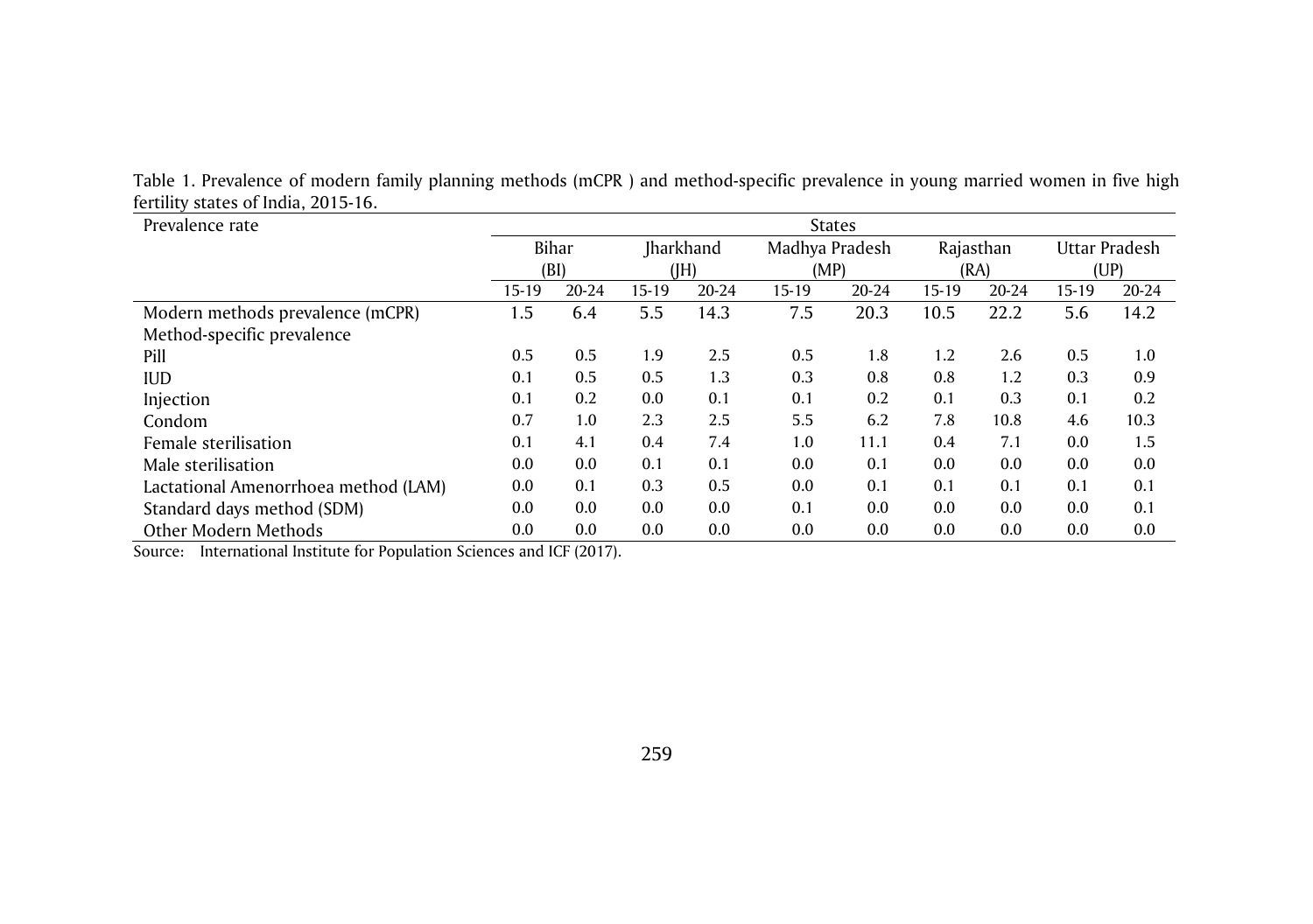| Background           |     |           |            | Prevalence of modern spacing |      |     |     | Prevalence of permanent |           |     |            | Prevalence of modern methods |           |           |      |
|----------------------|-----|-----------|------------|------------------------------|------|-----|-----|-------------------------|-----------|-----|------------|------------------------------|-----------|-----------|------|
| Characteristics      |     |           | methods    |                              |      |     |     | methods                 |           |     |            |                              |           |           |      |
|                      |     |           | (Per cent) |                              |      |     |     | (Per cent)              |           |     | (Per cent) |                              |           |           |      |
|                      | BI  | <b>IH</b> | MP         | <b>RA</b>                    | UP   | BI  | JH  | MP                      | <b>RA</b> | UP  | BI         | ΙH                           | <b>MP</b> | <b>RA</b> | UP   |
| Religion             |     |           |            |                              |      |     |     |                         |           |     |            |                              |           |           |      |
| Non-Hindu            | 1.6 | 6.3       | 16.9       | 17.1                         | 12.7 | 1.1 | 2.1 | 4.6                     | 2.8       | 0.1 | 2.7        | 8.4                          | 21.5      | 19.8      | 12.8 |
| Hindu                | 2.1 | 6.4       | 8.1        | 13.8                         | 11.5 | 3.4 | 7.0 | 9.9                     | 6.4       | 1.5 | 5.5        | 13.4                         | 17.9      | 20.2      | 13.0 |
| Wealth Index         |     |           |            |                              |      |     |     |                         |           |     |            |                              |           |           |      |
| Poor                 | 1.5 | 5.1       | 4.5        | 9.3                          | 7.0  | 2.9 | 5.2 | 11.7                    | 6.4       | 1.6 | 4.4        | 10.3                         | 16.1      | 15.7      | 8.6  |
| Middle               | 3.0 | 9.0       | 10.8       | 13.4                         | 12.2 | 3.8 | 8.8 | 7.9                     | 7.2       | 1.2 | 6.8        | 17.8                         | 18.7      | 20.6      | 13.4 |
| Rich                 | 5.5 | 10.5      | 16.8       | 19.9                         | 19.4 | 2.7 | 4.7 | 5.6                     | 4.7       | 0.9 | 8.3        | 15.2                         | 22.5      | 24.6      | 20.3 |
| Caste                |     |           |            |                              |      |     |     |                         |           |     |            |                              |           |           |      |
| Marginalised         | 1.6 | 5.0       | 5.7        | 11.7                         | 9.2  | 2.9 | 4.8 | 10.7                    | 6.5       | 1.5 | 4.5        | 9.8                          | 16.5      | 18.2      | 10.8 |
| Non-marginalised     | 2.2 | 7.4       | 11.0       | 15.8                         | 12.6 | 3.1 | 6.3 | 8.7                     | 5.7       | 1.2 | 5.3        | 13.7                         | 19.6      | 21.4      | 13.9 |
| Residence            |     |           |            |                              |      |     |     |                         |           |     |            |                              |           |           |      |
| Rural                | 1.8 | 5.7       | 6.7        | 12.6                         | 9.7  | 2.9 | 5.5 | 10.7                    | 6.3       | 1.4 | 4.7        | 11.2                         | 17.4      | 18.9      | 11.2 |
| Urban                | 4.2 | 9.4       | 15.4       | 21.4                         | 19.9 | 4.2 | 6.7 | 5.3                     | 4.3       | 0.8 | 8.4        | 16.1                         | 20.8      | 25.7      | 20.6 |
| Years of schooling   |     |           |            |                              |      |     |     |                         |           |     |            |                              |           |           |      |
| 0 years              | 1.0 | 3.7       | 4.0        | 9.6                          | 7.7  | 3.7 | 6.6 | 14.9                    | 8.7       | 2.0 | 4.7        | 10.3                         | 18.9      | 18.3      | 9.7  |
| $<$ 5 years          | 0.9 | 4.8       | 5.7        | 9.4                          | 11.9 | 4.3 | 7.9 | 13.2                    | 8.1       | 1.2 | 5.1        | 12.7                         | 18.9      | 17.5      | 13.2 |
| 5-9 years            | 1.7 | 6.0       | 8.6        | 13.1                         | 11.2 | 2.8 | 6.7 | 9.2                     | 6.3       | 1.5 | 4.6        | 12.6                         | 17.8      | 19.4      | 12.7 |
| $10-11$ years        | 3.6 | 6.7       | 13.1       | 20.6                         | 13.6 | 2.1 | 3.8 | 4.7                     | 4.0       | 0.9 | 5.7        | 10.4                         | 17.9      | 24.6      | 14.4 |
| 12th years and above | 4.7 | 10.6      | 16.0       | 21.4                         | 14.9 | 1.9 | 4.2 | 2.6                     | 1.7       | 0.6 | 6.6        | 14.8                         | 18.7      | 23.1      | 15.5 |

Table 2: Modern methods prevalence of mCPR and prevalence of modern spacing methods and permanent methods in young married women in five high fertility states of India 2015-16.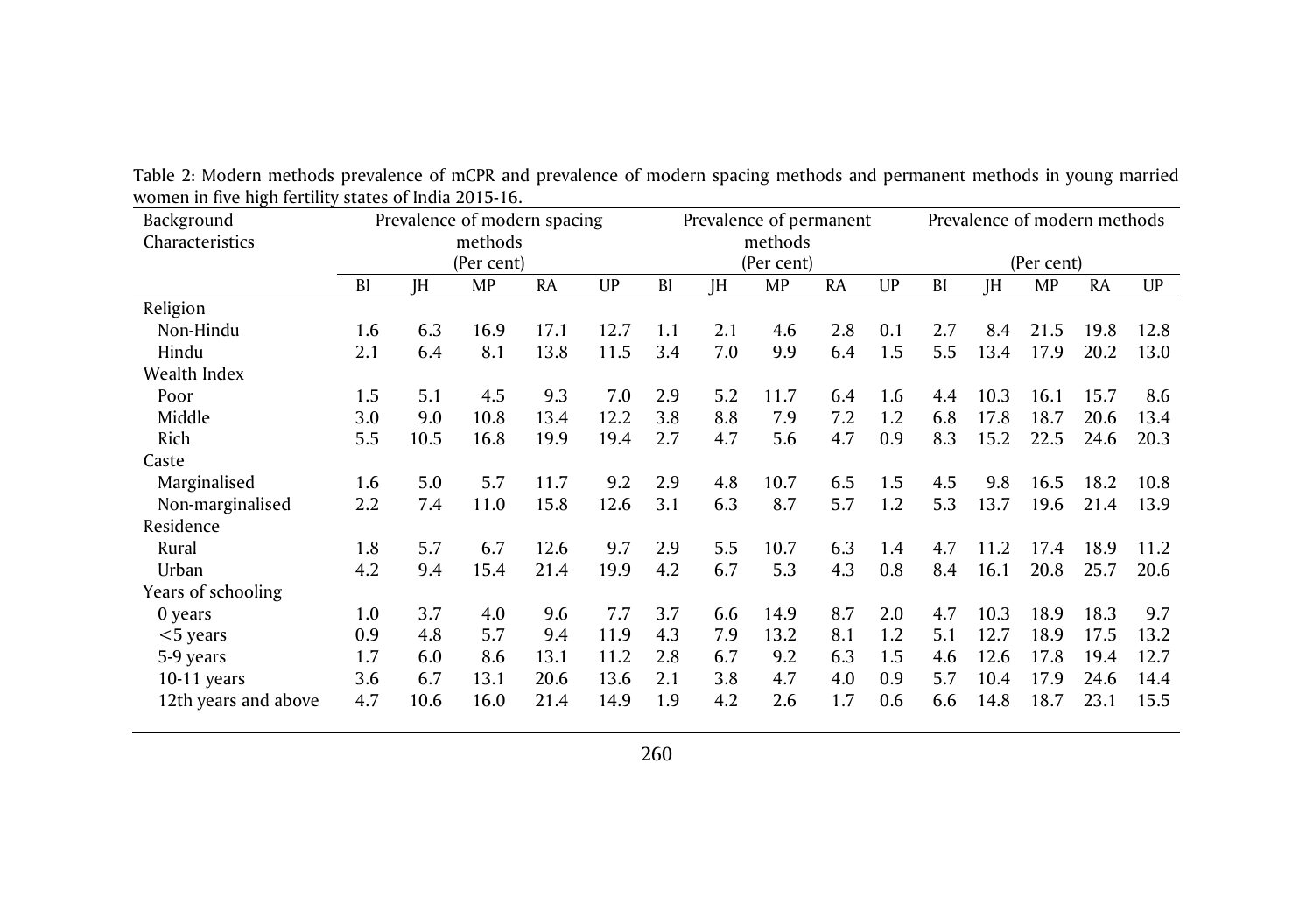| Background                         | Prevalence of modern spacing |           |            |           |      | Prevalence of permanent |           |      |      | Prevalence of modern methods |      |      |           |           |      |
|------------------------------------|------------------------------|-----------|------------|-----------|------|-------------------------|-----------|------|------|------------------------------|------|------|-----------|-----------|------|
| Characteristics                    | methods                      |           |            |           |      | methods                 |           |      |      |                              |      |      |           |           |      |
|                                    |                              |           | (Per cent) |           |      | (Per cent)              |           |      |      | (Per cent)                   |      |      |           |           |      |
|                                    | <b>BI</b>                    | <b>IH</b> | MP         | <b>RA</b> | UP   | BI                      | <b>IH</b> | MP   | RA   | UP                           | BI   | ΙH   | <b>MP</b> | <b>RA</b> | UP   |
| Respondents' intrahousehold status |                              |           |            |           |      |                         |           |      |      |                              |      |      |           |           |      |
| With other women                   | 1.9                          | 5.4       | 8.7        | 13.9      | 10.6 | 2.2                     | 4.9       | 6.6  | 4.6  | 0.9                          | 4.1  | 10.3 | 15.3      | 18.6      | 11.4 |
| Only woman                         | 2.2                          | 7.4       | 8.6        | 14.5      | 13.3 | 4.1                     | 6.5       | 13.1 | 7.9  | 1.9                          | 6.3  | 13.9 | 21.7      | 22.4      | 15.2 |
| Parity and son preference          |                              |           |            |           |      |                         |           |      |      |                              |      |      |           |           |      |
| No Child                           | 0.8                          | 3.3       | 5.2        | 8.2       | 4.3  | 0.0                     | 0.0       | 0.1  | 0.0  | 0.0                          | 0.8  | 3.3  | 5.2       | 8.2       | 4.4  |
| At least 1 son                     | 2.9                          | 7.6       | 10.1       | 18.5      | 18.3 | 7.3                     | 12.7      | 20.8 | 14.3 | 3.3                          | 10.1 | 20.4 | 30.9      | 32.7      | 21.6 |
| Only girl child/ren                | 2.7                          | 8.2       | 11.0       | 16.4      | 13.7 | 0.2                     | 0.7       | 1.5  | 0.3  | 0.2                          | 2.9  | 8.9  | 12.4      | 16.7      | 13.9 |
| Respondent's ideal no. of children |                              |           |            |           |      |                         |           |      |      |                              |      |      |           |           |      |
| 2 or less                          | 2.5                          | 7.2       | 9.1        | 15.0      | 13.0 | 3.3                     | 6.7       | 9.7  | 5.8  | 1.4                          | 5.8  | 13.9 | 18.8      | 20.9      | 14.4 |
| 3 and above                        | 1.4                          | 4.5       | 5.9        | 8.8       | 8.8  | 2.7                     | 3.4       | 8.6  | 6.8  | 1.2                          | 4.1  | 7.9  | 14.4      | 15.6      | 10.0 |
| Media exposure for FP msg.         |                              |           |            |           |      |                         |           |      |      |                              |      |      |           |           |      |
| N <sub>0</sub>                     | 0.9                          | 3.7       | 3.7        | 10.0      | 7.0  | 2.8                     | 5.7       | 11.4 | 6.5  | 1.6                          | 3.6  | 9.5  | 15.1      | 16.6      | 8.5  |
| Yes                                | 3.1                          | 8.2       | 10.7       | 15.7      | 13.7 | 3.3                     | 5.7       | 8.7  | 5.8  | 1.2                          | 6.4  | 13.9 | 19.5      | 21.5      | 14.8 |
| Knowledge of Modern FP Method      |                              |           |            |           |      |                         |           |      |      |                              |      |      |           |           |      |
| No or $<$ 3 methods                | 0.2                          | 0.7       | 0.5        | 3.2       | 1.0  | 1.9                     | 2.5       | 6.9  | 5.8  | 0.0                          | 2.1  | 3.2  | 7.4       | 8.9       | 1.0  |
| At least 3 methods                 | 2.5                          | 7.0       | 9.3        | 14.5      | 12.1 | 3.3                     | 6.1       | 9.7  | 6.0  | 1.4                          | 5.8  | 13.1 | 19.0      | 20.4      | 13.5 |
| FLW interaction                    |                              |           |            |           |      |                         |           |      |      |                              |      |      |           |           |      |
| No.                                | 2.0                          | 6.7       | 8.4        | 14.7      | 10.8 | 2.6                     | 6.2       | 9.1  | 6.4  | 1.2                          | 4.6  | 12.9 | 17.5      | 21.2      | 12.0 |
| Yes                                | 2.2                          | 5.8       | 9.0        | 13.2      | 13.0 | 3.8                     | 4.9       | 9.9  | 5.2  | 1.4                          | 6.0  | 10.7 | 18.9      | 18.4      | 14.4 |
| Total                              | 2.1                          | 6.4       | 8.7        | 14.2      | 11.7 | 3.0                     | 5.7       | 9.5  | 6.0  | 1.3                          | 5.1  | 12.1 | 18.2      | 20.2      | 13.0 |

Source: Authors' calculations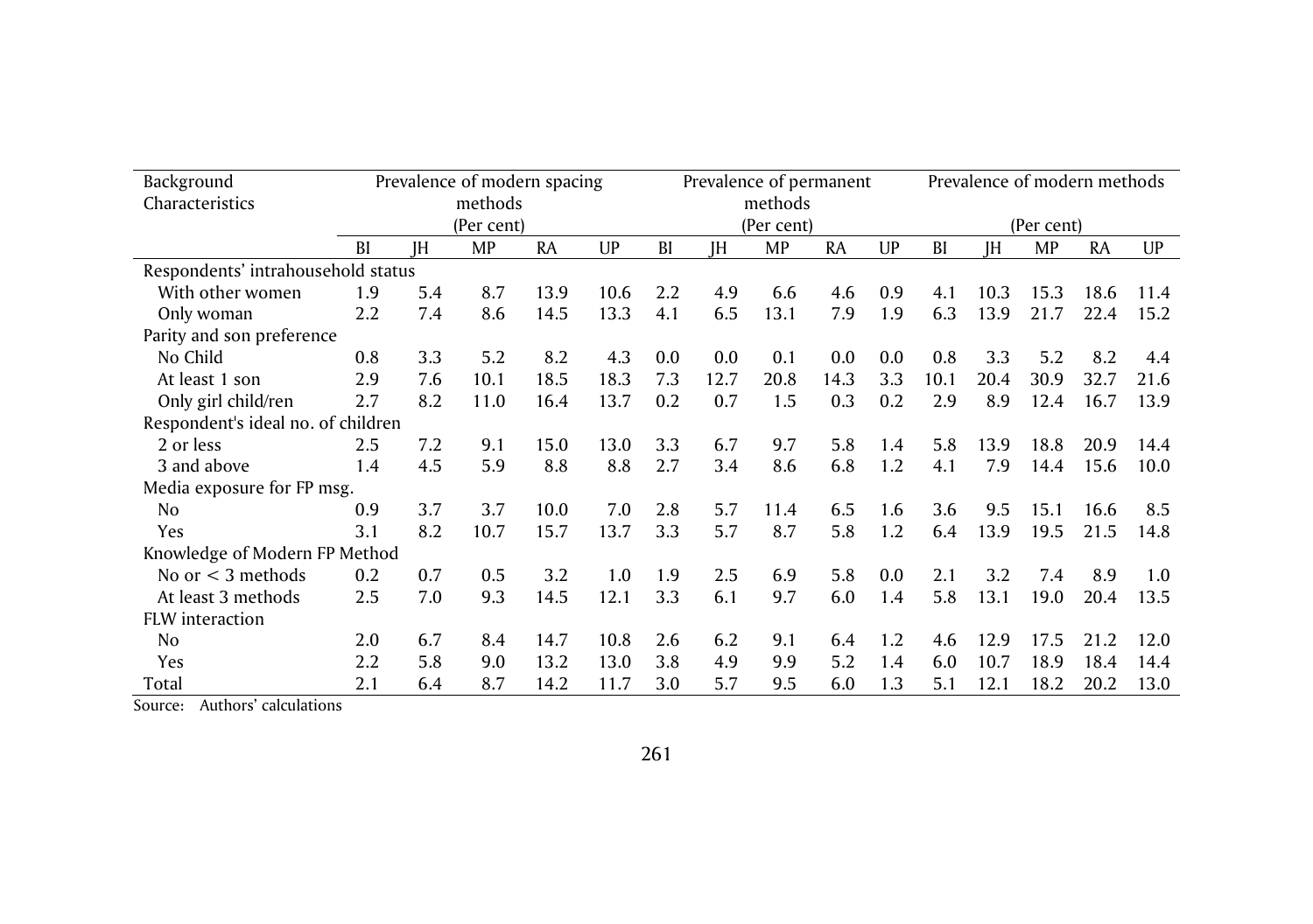The variation in the use of modern spacing methods by different characteristics of young married women has also been found to be different from the variation in the use of permanent methods. The prevalence of modern spacing methods was the lowest in Bihar but the highest in Rajasthan whereas the prevalence of permanent methods was the lowest in Uttar Pradesh but the highest Madhya Pradesh. The prevalence of modern spacing methods was higher in non-Hindu young married women of Madhya Pradesh and Rajasthan compared to that in Hindu young married women but, in the other three states, the prevalence of modern spacing methods was higher in Hindu young married women compared non-Hindu young married women. On the other hand, the prevalence of permanent methods was lower in non-Hindu young married women compared to Hindu young married women in all states.

The standard of living is found to be directly related to the use of contraceptive methods in young married women in all five states – the higher the standard of living the higher the mCPR. The prevalence of modern spacing methods increases with the increase in the stand of living in all states but this is not the case with the prevalence of permanent methods. In Madhya Pradesh and Uttar Pradesh, prevalence of permanent methods decreases with the increase in the standard of living whereas in other states, the prevalence of these methods is the highest in young married women with middle standard of living as measured through the household wealth index. Similarly, the prevalence of modern spacing method was higher in urban compared to rural areas in all the five states but the prevalence of permanent methods was higher in the rural compared to the urban areas in Madhya Pradesh, Rajasthan, and Uttar Pradesh.

The number of years of schooling of young married women is found to be directly related to the use of modern spacing methods – the higher the number of years of schooling the higher the prevalence of modern spacing methods in all the five states. This is, however, not the case in the use of permanent methods. In Madhya Pradesh, Rajasthan, and Uttar Pradesh, the higher the number of years of schooling the lower the prevalence of permanent methods whereas the prevalence of permanent methods was relatively the highest in young married women with less than five years of schooling compared to other young married women.

Type of the family also influenced the use of family planning among young married women. The mCPR was higher in young married women of those families where there was no other no other married women in the family compared to young married women of those families where there was at least one married woman in the family. The prevalence of both modern spacing methods and permanent methods was also higher in in young married women of those families where there was no other married woman in the family. Similarly, the mCPR and the prevalence of both modern spacing methods the permanent methods was relatively high in young married women having at least one son compared to young married women who were having either on child or were having only girl child/ren in all states. Table 2 also shows that the use of family planning methods in young married women was directly related to the family size preferences of the young married women in all the states.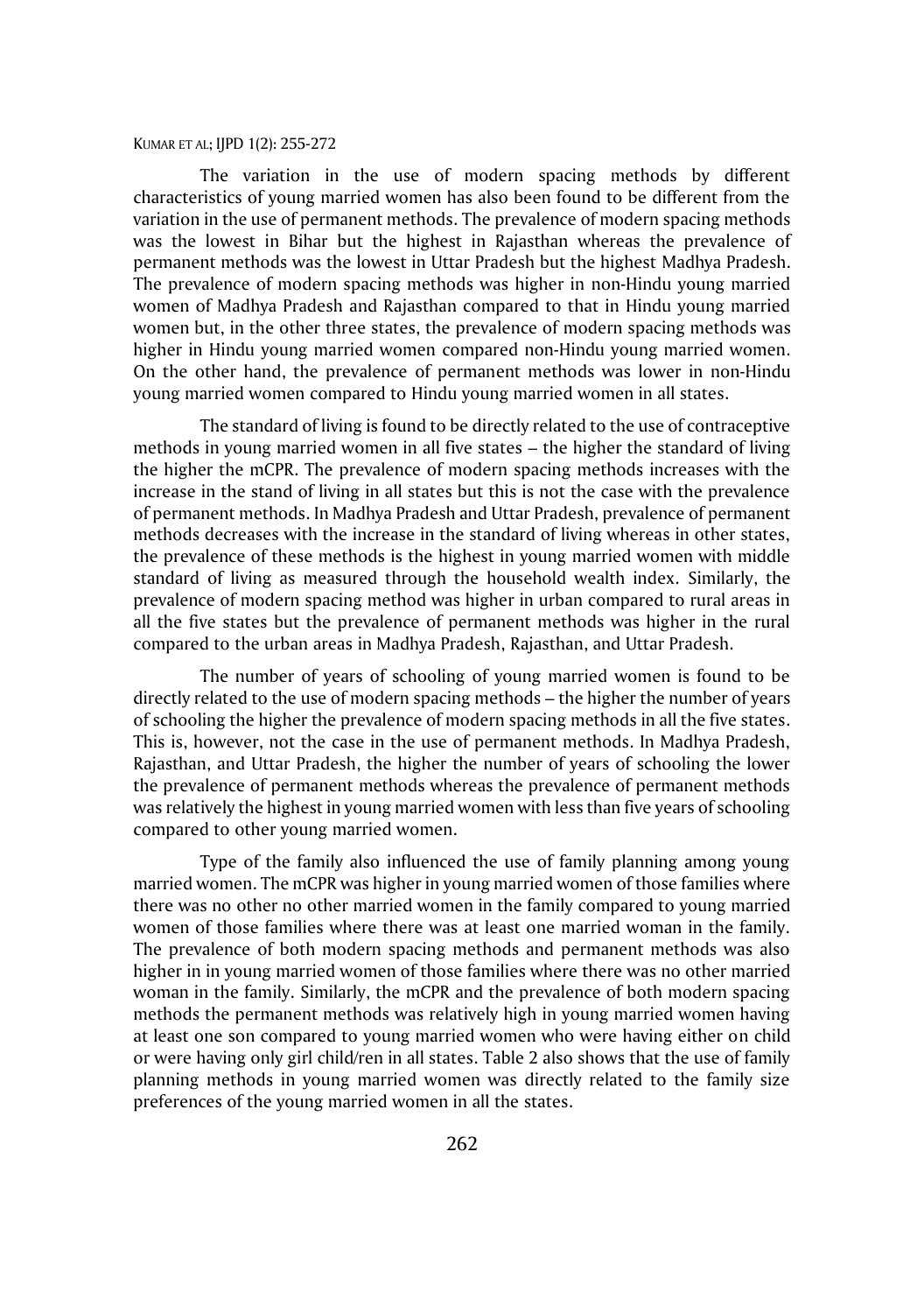| Background variables         | Dependent variable |           |           |                               |                     |                          |           |           |           |                  |  |  |  |
|------------------------------|--------------------|-----------|-----------|-------------------------------|---------------------|--------------------------|-----------|-----------|-----------|------------------|--|--|--|
|                              |                    |           |           | Use of modern spacing methods |                     | Use of permanent methods |           |           |           |                  |  |  |  |
|                              | Bihar              | Uttar     | Madhya    |                               | Rajasthan Jharkhand | Bihar                    | Uttar     | Madhya    | Rajasthan | <b>Iharkhand</b> |  |  |  |
|                              |                    | Pradesh   | Pradesh   |                               |                     |                          | Pradesh   | Pradesh   |           |                  |  |  |  |
| Religion                     |                    |           |           |                               |                     |                          |           |           |           |                  |  |  |  |
| Non-Hindu                    | 0.86               | 0.96      | $1.39**$  | 1.2                           | 1.06                | $0.3***$                 | $0.09***$ | $0.56**$  | $0.36***$ | $0.28***$        |  |  |  |
| (Hindu)                      |                    |           |           |                               |                     |                          |           |           |           |                  |  |  |  |
| Wealth Index                 |                    |           |           |                               |                     |                          |           |           |           |                  |  |  |  |
| Poor                         | $0.65*$            | $0.43***$ | $0.41***$ | $0.69***$                     | 0.78                | 0.92                     | 0.79      | 1.01      | $0.77*$   | 0.87             |  |  |  |
| Middle                       | 0.73               | $0.67***$ | $0.79**$  | $0.84*$                       | 1.11                | 1.22                     | 0.83      | 0.9       | 0.96      | $1.58*$          |  |  |  |
| (Rich)                       |                    |           |           |                               |                     |                          |           |           |           |                  |  |  |  |
| Caste                        |                    |           |           |                               |                     |                          |           |           |           |                  |  |  |  |
| Marginalised                 | 1.01               | 0.93      | $0.85*$   | 0.95                          | 0.89                | 0.9                      | 0.99      | 1.01      | 0.97      | $0.74**$         |  |  |  |
| (Non-marginalised)           |                    |           |           |                               |                     |                          |           |           |           | 1                |  |  |  |
| Place of residence           |                    |           |           |                               |                     |                          |           |           |           |                  |  |  |  |
| Rural                        | 0.74               | $0.68***$ | $0.84**$  | $0.74***$                     | 0.94                | $0.71*$                  | 1.4       | $1.6***$  | 1.26      | 1.06             |  |  |  |
| (Urban)                      |                    | 1         |           |                               |                     |                          |           |           |           |                  |  |  |  |
| Number of years of schooling |                    |           |           |                               |                     |                          |           |           |           |                  |  |  |  |
| 0 years                      | $0.5^{**}$         | $0.69***$ | $0.52***$ | $0.51***$                     | $0.56**$            | $2.59***$                | $3.29***$ | $3.47***$ | 3.94***   | $2.59***$        |  |  |  |
| Below 5 years                | $0.34**$           | 0.96      | $0.64**$  | $0.46***$                     | 0.63                | 2.98***                  | 1.71      | $3.35***$ | $3.55***$ | 2.93***          |  |  |  |
| 5-9 years                    | $0.6^{**}$         | $0.86**$  | $0.8**$   | $0.59***$                     | $0.69**$            | $1.8**$                  | $2.38***$ | $2.41***$ | $2.77***$ | $2.03**$         |  |  |  |
| $10-11$ years                |                    | 0.93      | 0.92      | 1.08                          | $0.67**$            | 1.29                     | 1.28      | $1.58*$   | $2.61**$  | 1.03             |  |  |  |
| (12 years and above)         |                    | 1         |           |                               |                     |                          |           |           |           | 1                |  |  |  |

Table 3: Results of the logistic regression analysis of Transition from non-users to users of "any modern spacing" and "permanent" methods, NFHS-4, 2015-16 (AOR)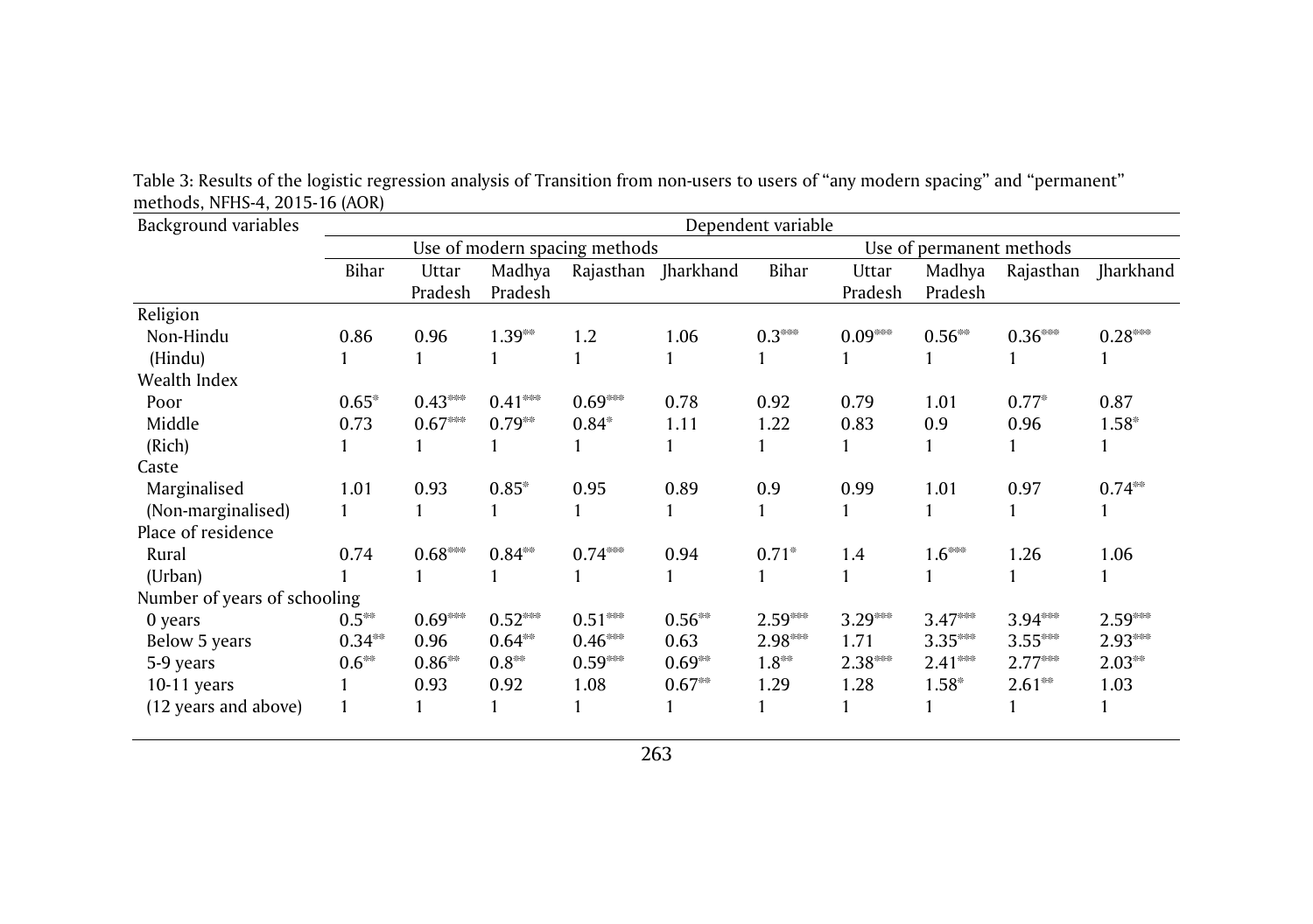| Background variables                        | Dependent variable |           |           |                               |           |                          |            |           |           |            |  |  |
|---------------------------------------------|--------------------|-----------|-----------|-------------------------------|-----------|--------------------------|------------|-----------|-----------|------------|--|--|
|                                             |                    |           |           | Use of modern spacing methods |           | Use of permanent methods |            |           |           |            |  |  |
|                                             | Bihar              | Uttar     | Madhya    | Rajasthan                     | Jharkhand | Bihar                    | Uttar      | Madhya    | Rajasthan | Jharkhand  |  |  |
|                                             |                    | Pradesh   | Pradesh   |                               |           |                          | Pradesh    | Pradesh   |           |            |  |  |
| Respondents' living status in Household     |                    |           |           |                               |           |                          |            |           |           |            |  |  |
| With other women                            | 0.79               | $0.76***$ | 0.9       | 0.92                          | $0.63***$ | $0.78*$                  | $0.67**$   | $0.63***$ | $0.76**$  | 0.87       |  |  |
| (Only woman)                                |                    |           |           |                               |           |                          |            |           |           |            |  |  |
| Parity and son preference                   |                    |           |           |                               |           |                          |            |           |           |            |  |  |
| No Child                                    | $0.29***$          | $0.26***$ | $0.38***$ | $0.38***$                     | $0.34***$ | $0.09*$                  | $0.09**$   | $0.04***$ | NA.       | <b>NA</b>  |  |  |
| At least 1 son                              | 1.16               | $1.5***$  | $1.25**$  | $1.52***$                     | 1.06      | 30.23***                 | $21.42***$ | 17.23***  | 56.27***  | $21.16***$ |  |  |
| (Only girl(s))                              |                    |           |           |                               |           |                          |            |           |           |            |  |  |
| Ideal number of children                    |                    |           |           |                               |           |                          |            |           |           |            |  |  |
| 2 or less                                   | 1.32               | $1.26**$  | 1.19      | $1.55***$                     | $1.35***$ | $1.32**$                 | $1.48**$   | $1.77***$ | $1.29*$   | $2.21***$  |  |  |
| (3 and above)                               |                    |           |           |                               |           |                          |            |           |           |            |  |  |
| Media exposure to family planning messages  |                    |           |           |                               |           |                          |            |           |           |            |  |  |
| No.                                         | $0.47***$          | $0.71***$ | $0.57***$ | $0.8^{**}$                    | $0.6***$  | 0.8                      | 0.93       | 0.87      | $0.74**$  | 1.1        |  |  |
| (Yes)                                       |                    |           |           |                               |           |                          |            |           |           |            |  |  |
| Knowledge of modern family planning methods |                    |           |           |                               |           |                          |            |           |           |            |  |  |
| Less than 3 methods                         | $0.07**$           | $0.14***$ | $0.1***$  | $0.37**$                      | $0.16***$ | $0.65**$                 | <b>NA</b>  | $0.48***$ | 1.13      | $0.42**$   |  |  |
| (At least 3 methods)                        |                    |           |           |                               |           |                          |            |           |           |            |  |  |
| Interaction with FLW                        |                    |           |           |                               |           |                          |            |           |           |            |  |  |
| No                                          | 1.16               | $1.19**$  | $1.16*$   | $1.51***$                     | $1.6***$  | 1.06                     | $1.7***$   | $1.33***$ | $2.11***$ | $2.3***$   |  |  |
| (Yes)                                       |                    |           |           |                               |           |                          |            |           |           |            |  |  |

\*\*\* P<0.001; \*\* P<0.05; \* P<0.1; () - Reference category

Source: Authors' calculations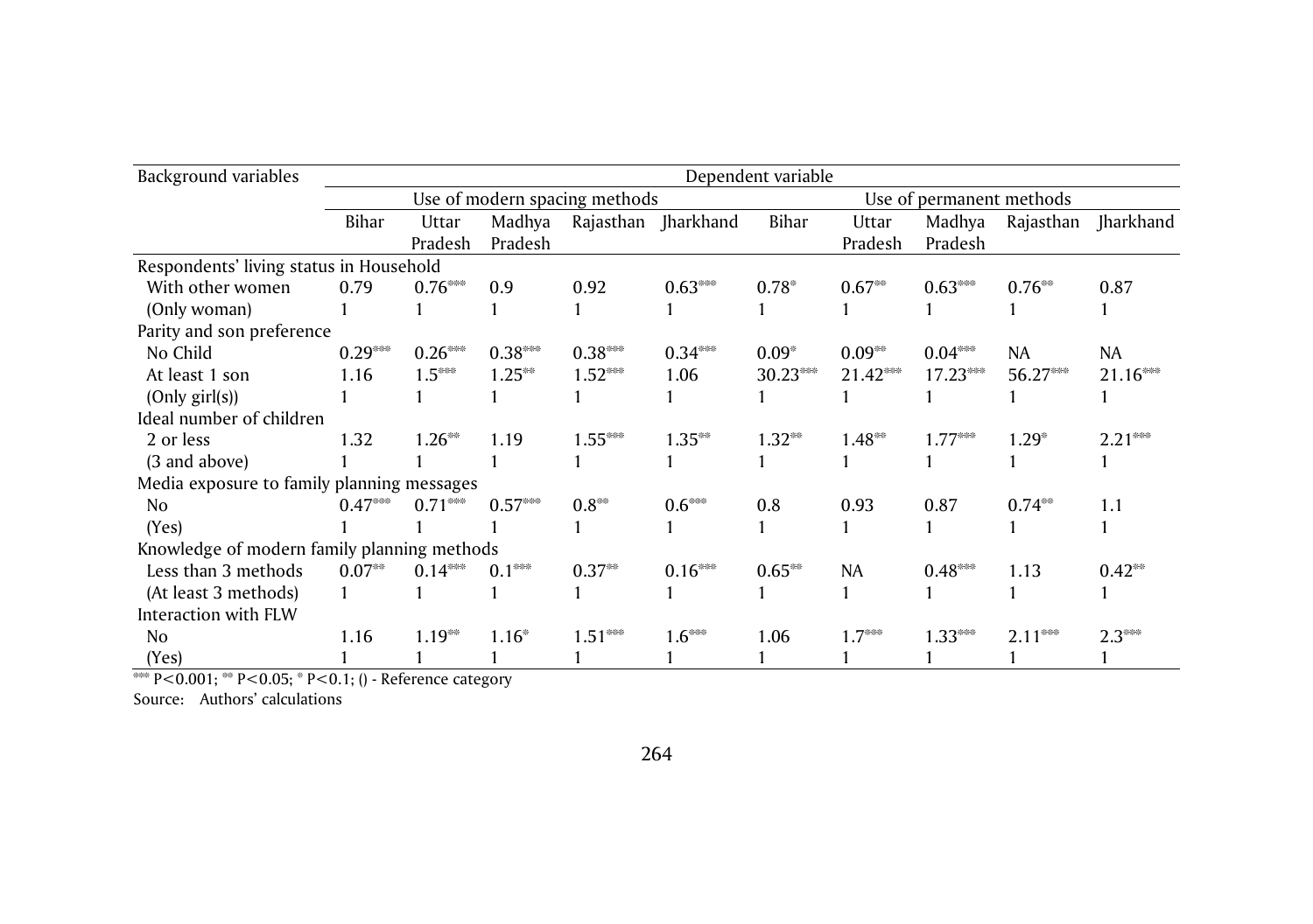Exposure to family planning messages through mass median such as radio, television, newspaper, magazine, wall paintings has been found to have an impact on the use of modern family planning methods by young married women. The mCPR was higher in those young married women who were exposed to mass median compared to young married women who were not exposed to mass media. Similarly, the mCPR was higher in young married women who had the knowledge of at least three modern family planning methods compared to young married women who either had no knowledge of any modern family planning method or young married women who had knowledge of less than three modern family planning methods.

Results of the regression analysis are presented in table 3. The use of modern spacing methods by young married women is found to be related directly to the standard of living, years of schooling of the young married woman, exposure to mass media, knowledge about at least three family planning methods, and son preference in all state. On the other hand, the effect of other independent variables on the use of modern spacing methods by young married women has been found to be statistically significant in only selected states. For example, the effect of religion and caste on the use of modern spacing methods by young married women is found to be statistically significant in Madhya Pradesh only whereas the effect of the interaction with frontline health workers of the use of modern spacing methods by young married women has not been found to be statistically significant in Bihar and Jharkhand. Similarly, the ideal number of children desired has not been found to be associated with the use of modern spacing methods in Madhya Pradesh, but it has statistically significant effect in the remaining four states. Table 3 suggests that there are some common factors that influence the use of modern spacing methods by young married women in all the five states and, at the same time, there are factors that influence the use of modern spacing methods by young married women in selected states

On the other hand, religion, and number of years of schooling of young married woman is found to be statistically significantly associated with the use of permanent family planning methods in all the five states. Other explanatory variables like caste, standard of living, and place of residence have not been found to have any effect on the use of permanent family planning methods. Young married women of religions other than Hindu religion are less likely to use permanent family planning methods compared to Hindu young married women in all states. On the other hand, young married women having less than 10 years of schooling are more likely to use permanent family planning methods compared to young married women having at least 12 years of schooling in all states.

The table also suggests that exposure of young married women to family planning messages through mass media does not have any impact on the use of permanent family planning methods in all states except Rajasthan where young married women exposed to family planning messages through mass media are more likely to use permanent methods compared to young married women who are not exposed to mass median messages about family planning. On the other hand, young married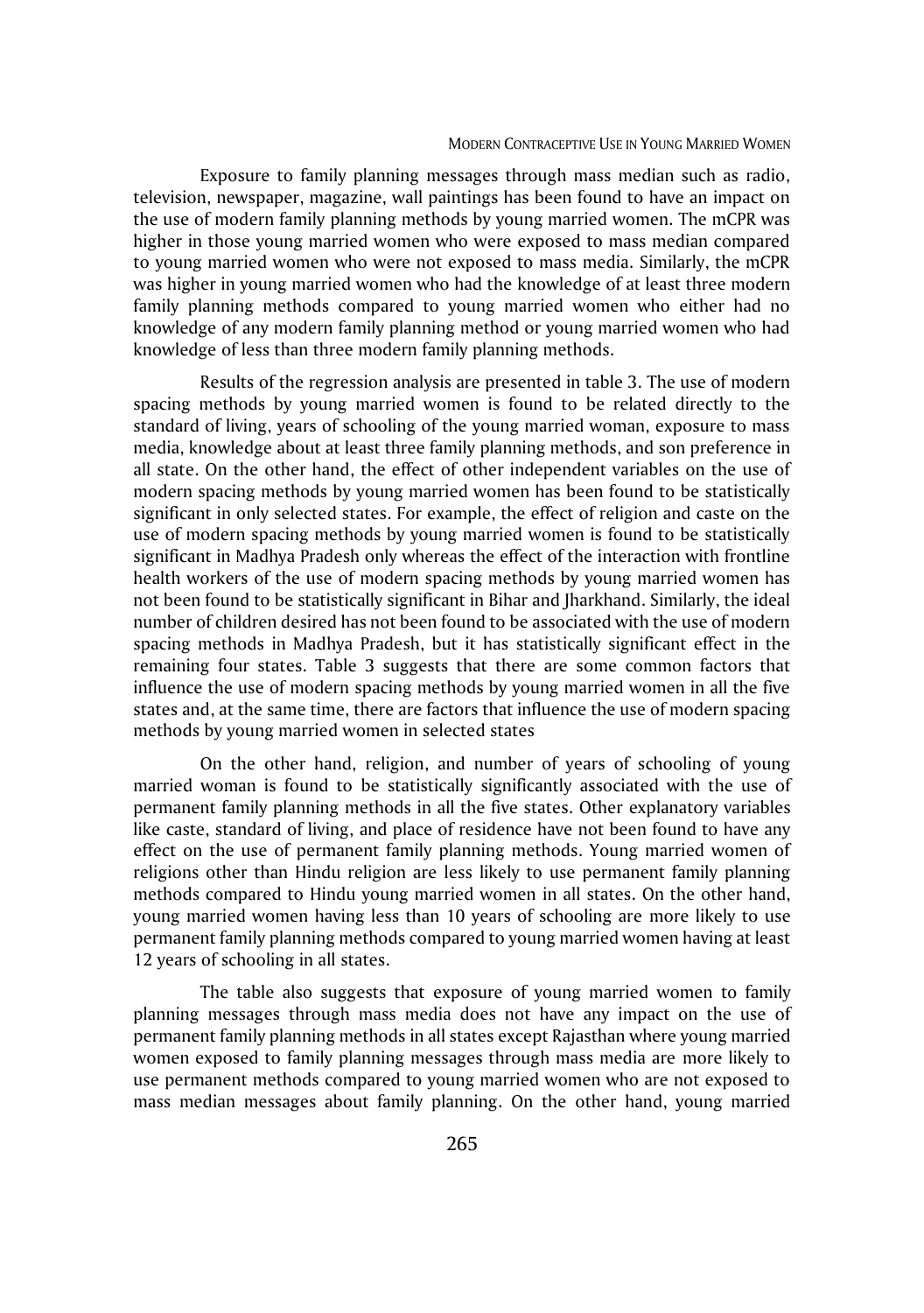women of Bihar, Madhya Pradesh and Jharkhand who have knowledge of at least three family planning methods are more likely to use permanent family planning methods compared to young married women who have knowledge of less than three family planning methods or have no knowledge of any family planning method. Similarly, young married women having at least one son are very highly likely to use permanent family planning methods compared to young married women who have only daughters in all states. Another influencing factor in the use of permanent family planning methods is the perception of young married women about intended or ideal family size in all states.

### **Discussion**

Family planning is one of the twenty great public health achievements of the 20th century (Centre for Diseases Control, 1999). Availability of family planning services allows individuals and couples to achieve desired birth spacing and family size, and contributes to improved health outcomes for women, children, and families (Sonfield et al, 2014). There are many social, health and economic adversities faced by women, especially, young married women of reproductive age which prevent them from for practising family planning. In this paper, we have identified some of the barriers like strong son preference, poor knowledge about at least any three modern family planning methods, women's educational status and their fertility intentions that inhibit young married women from using modern family planning methods to avoid unintended pregnancies by either spacing or preventing births. Studies elsewhere suggest that young married women face extreme social pressure to prove their fecundity soon after marriage and they have little decision-making power. Lack of mobility, isolation, and services providers worker bias further restricts their access to information, services and supplies that they need to regulate their fertility. (Sarkar et al, 2015; Woog et al, 2015).

The present study reveals that condom is the most preferred contraceptive method followed by female sterilization among the YMW. Simultaneously, the use of injectables and IUCD has shown negligible popularity among YMW. Further, the study reveals that determinants of the use of modern spacing methods in young married women is different from the use of permanent methods in five high fertility states of India. Religion of the young married women has not been found to have an impact on the use of modern spacing methods in all states except Madhya Pradesh. However, religion of the young married woman plays a significant role in the use of permanent family planning methods. The non-Hindu young married women are predominantly Muslim community in which use of sterilisation to prevent birth is very low as some schools of Islam allow for the use of only some spacing methods (Rai and Unisa, 2013).

The educational status of young married women, measured in terms of number of years of schooling, has been found to be a significant factor in the use of both modern spacing and permanent family planning methods. The level of education is found to be positively associated with the use of modern spacing method but negatively associated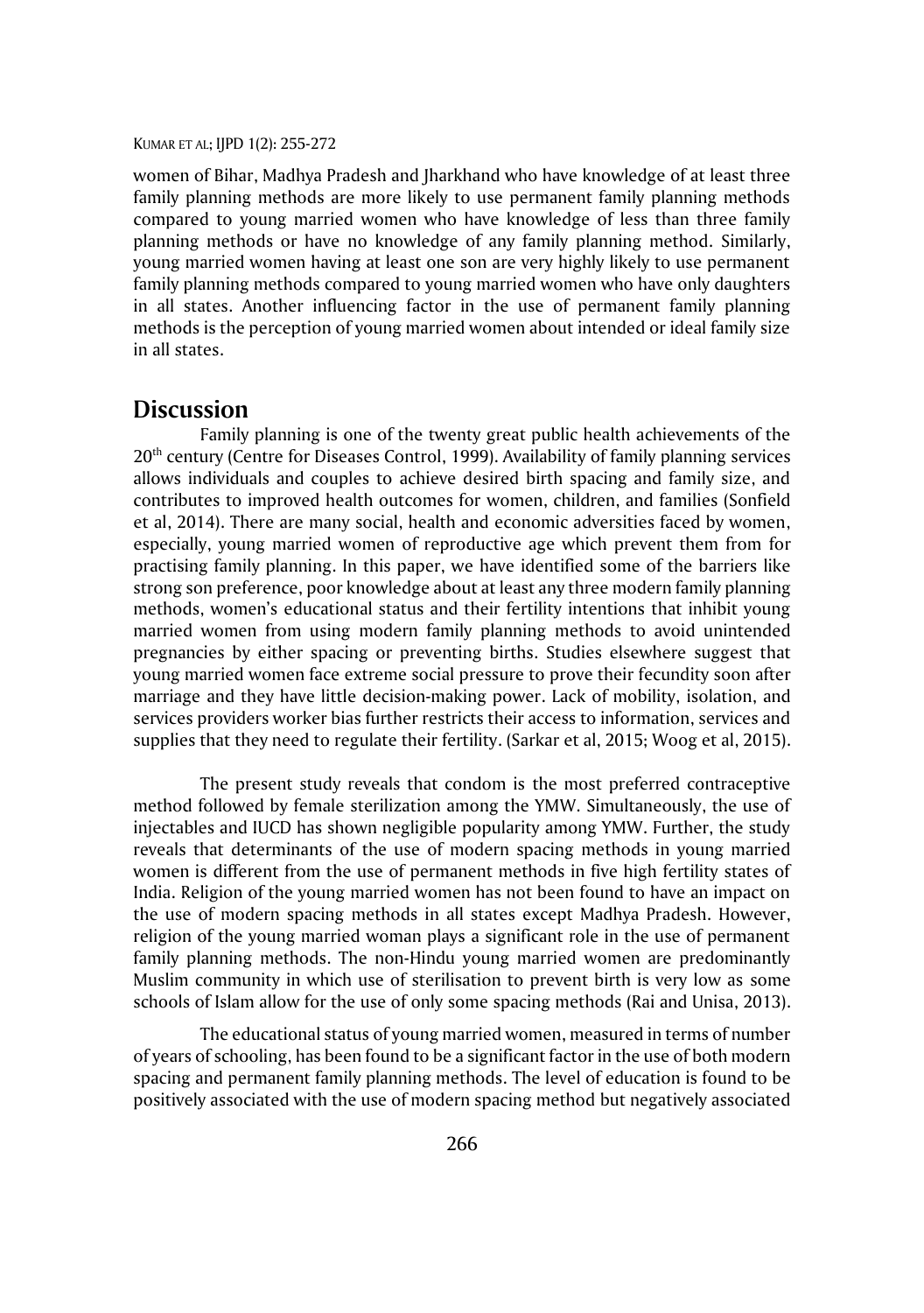with the use of permanent methods in all states. On the other hand, caste, place of residence and household standard of living as measured through the household wealth index have not been found to have a telling impact on the use of permanent family planning methods among young married women in all states. However, young married women with low or average standard of living and living in the rural areas are more likely to use modern spacing methods as compared to young married women with high standard of living and living in the urban areas in Uttar Pradesh, Madhya Pradesh, and Rajasthan but not in Bihar and Jharkhand.

The study has also found an association of the type of family with the use of modern family planning methods by young married women. Young married women living jointly with other married women such as mother-in-law and sister-in-law in the family have been found to be having lower probability of using permanent family planning methods in Bihar, Uttar Pradesh, Madhya Pradesh, and Rajasthan compared to young married women not living with other married women. Similarly, the type of family of the young married women has also been found to be associated with the use of modern spacing methods in Uttar Pradesh and Jharkhand but not in Bihar, Madhya Pradesh, and Rajasthan. Previous studies also support these findings (Char et al, 2010; Ghule et al, 2015; Khurram et al, 2012). It has been observed that young married women living with other married women in the family are pressurised and motivated not only to deliver child within the first or the second year of marriage but also to deliver a male child, especially in the rural areas (Arokiasamy, 2002; Ghule et al, 2015). The effect of the preference for a on the use of different modern family planning methods by young married women is also very much evident from the present study. These observations confirm the dominance of the prevailing social stigma about son preference and patriarchal system in India as far as the use of modern family planning methods by young married women is concerned (Mannan, 1988; Nair et al, 2019). Similarly, the perception about the ideal or the desired family size has also been found to be a dominating factor in the use of modern family planning methods by young married women in some states included in the present analysis but not in all states presumably due to state-specific factors.

The present study also suggests that improving the knowledge about different modern family planning methods – spacing as well as limiting – can contribute towards improving the use of modern family planning methods in young married women in all the five states. This observation is consistent with previous studies (Jabeen et al, 2020). However, exposure to mass media has not been found to have any impact on the use of permanent family planning methods by young married women in the five states. On the other hand, in contrast to previous studies (Gallo et al, 2013; Maravilla et al, 2016), the present study has not found any impact of the interaction with front-line family planning services providers on the use of modern family planning methods by young married women in the five states. It appears that the quality of family planning counselling by from-line family services providers in these high fertility states is too poor to have any telling impact on the use of family planning methods by young married women.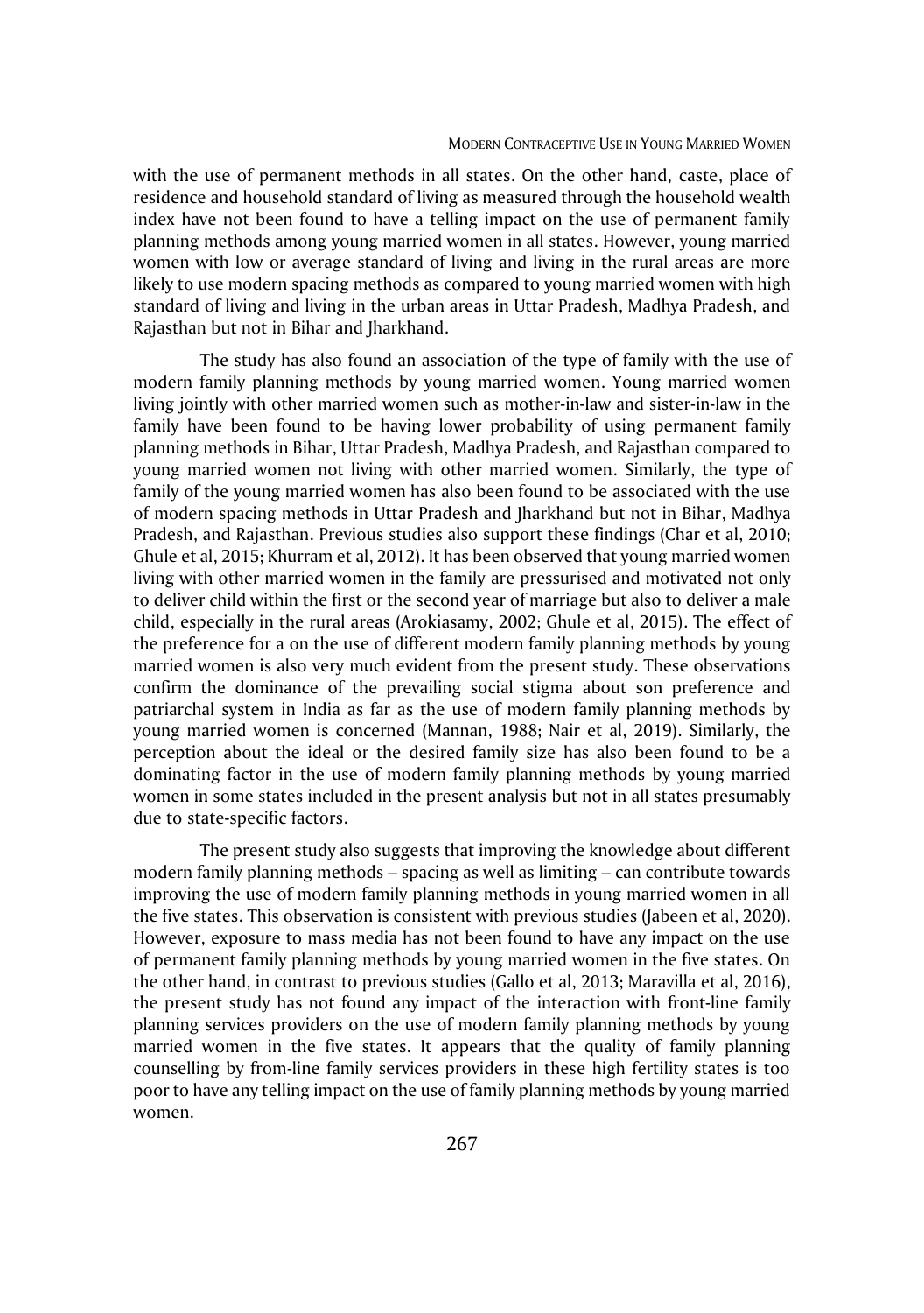# **Conclusions**

The use of modern family planning methods in young married women, married women in the age group 15-24 years, in the five high fertility states of India has been found to be very low according to the data available from the National Family Health Survey 2015-16. The main reasons are lack of knowledge about different types of modern family planning methods and contextual factors like educational status, religious beliefs, and social stigma of son preference. Marriages of women at a young age is quite common in these states which leads initiation of sexual activities without adequate exposure and knowledge to different sexual and reproductive health related issues and concerns and end up with pregnancies at a young age. It is, therefore, important that the family planning services delivery system addresses these gaps by reaching young married women and advocating and promoting use of suitable modern family planning methods at different stages of reproductive life. At the same time increasing the educational status of young married women may also contribute towards improving the sexual and reproductive health of the young married women. Meaningful engagement of young married women of these states in developmental activities is necessary to realise FP2020 (now FP2030) commitments and vision of access, choice, and quality of family planning services inclusive in nature and to make the motto "no one to leave behind" a success in India. Young married women are main stakeholders in driving change towards a better future for themselves, and the country.

# **Acknowledgments**

Authors would like to acknowledge the Track20 project, which is funded by the Bill and Melinda Gates Foundation.

# **References**

- Arokiasamy P (2002) Gender preference, contraceptive use and fertility in India: Regional and development influences. *International Journal of Population Geography* 8(1): 49–67.
- Bongaarts J (1978) A framework for analyzing the proximate determinants of fertility. *Population and Development Review* 4(1): 105–132.
- Bongaarts J (2015) Modeling the fertility impact of the proximate determinants: time for a tune-up. *Demographic Research* 33(1): 535–560.
- Bongaarts J, Potter RG (1983) *Fertility, Biology, and Behavior: An Analysis of the Proximate Determinants*. New York, Academic Press.
- Casterline JB, Singh S, Cleland J, Ashurst H (1984) The Proximate Determinant of Fertility. *WFS Comparative Studies*, 39. Voorburg, Netherlands, International Statistical Institute.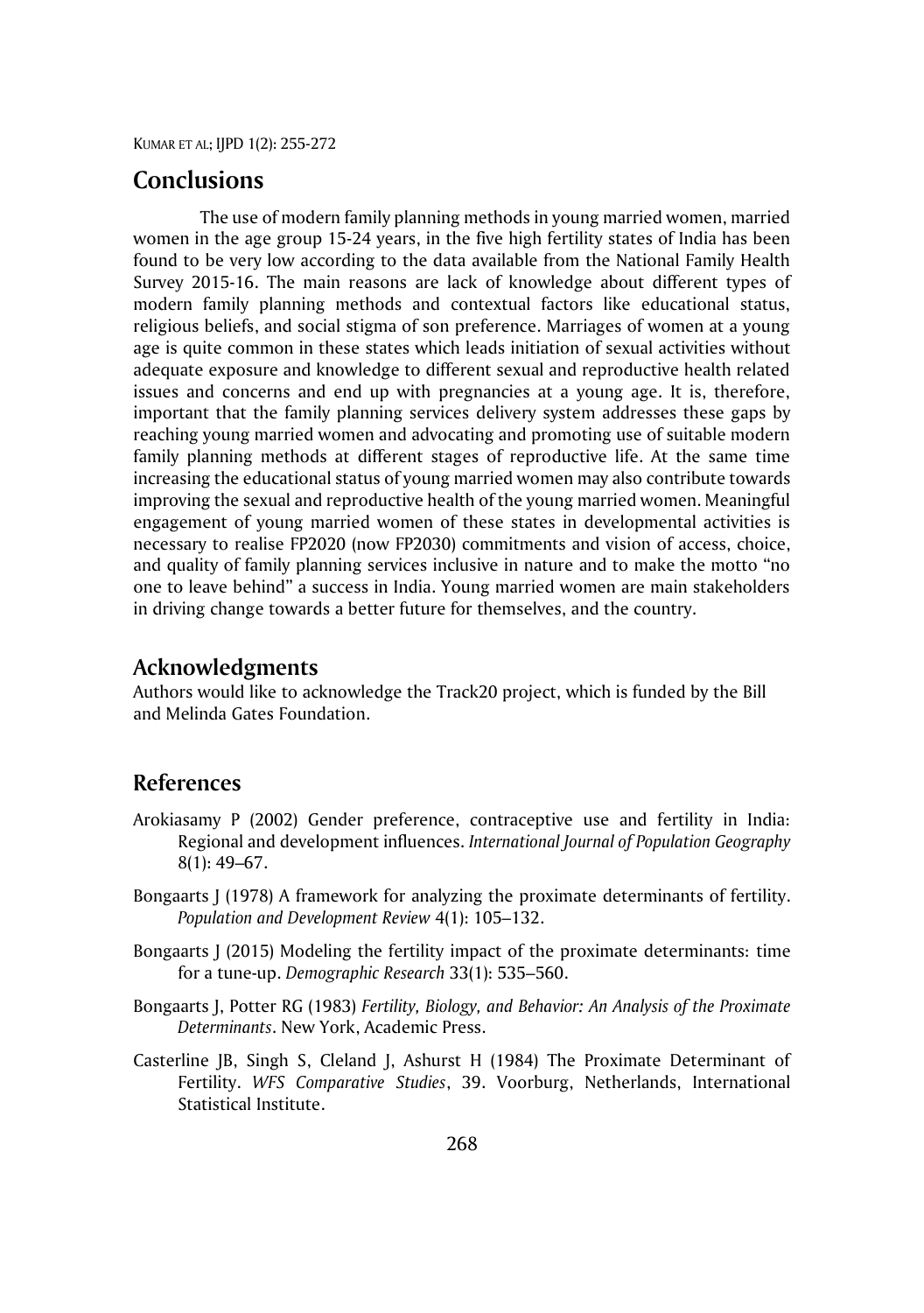- Char A, Saavala M, Kulmala T (2010) Influence of mothers-in-law on young couples' family planning decisions in rural India. *Reproductive Health Matters* 18(35): 154– 162.
- Frost J, Sonfield MRZ, Lawrence BF (2014) Return on investment: a fuller assessment of the benefits and cost savings of the US publicly funded family planning program. *The Milbank Quarterly* 92(4): 667–720.
- Gallo MF, Walldorf J, Kolesar R, Agarwal A, Kourtis AP, Jamieson DJ, Finlay A (2013) Evaluation of a volunteer community-based health worker program for providing contraceptive services in Madagascar. *Contraception* 88(5): 657–665.
- Ghule M, Raj A, Dasgupta A, Nair S, Saggurti N, Battala M, Balaiah D (2015) Barriers to use contraceptive methods among rural young married couples in Maharashtra, India: qualitative findings. *Asian Journal of Research in Social Sciences and Humanities* 5(6): 18–33.
- Government of India (2017) *National Family Health Survey (NFHS-4), 2015-16: India*. Mumbai, International Institute for Population Sciences.
- Jabeen S, Rathor A, Riaz M, Zakar R, Fischer F (2020) Demand- and supply-side factors associated with the use of contraceptive methods in Pakistan: a comparative study of demographic and health surveys, 1990–2018. *BMC Women's Health* 20(265): 1–11.
- Joshi R, Khadilkar S, Patel M (2015) Global trends in use of long-acting reversible and permanent methods of contraception: seeking a balance. *International Journal of Gynecology and Obstetrics* 131: S60–S63.
- Khurram A, Mustafa G, Hameed W, Ali M, Ahmed A, Bilgrami M, Mary Stopes Society (2012) Barriers and perceptions regarding different contraceptives and family planning practices amongst men and women of reproductive age in rural Pakistan: a qualitative study. *Pakistan Journal of Public Health* 2(1).
- Mannan, MA (1988) Preference for son, desire for additional children and contraceptive use in Bangladesh. *The Bangladesh Development Studies* l (16): 31–57.
- Maravilla JC, Betts KS, Abajobir AA, Couto e Cruz C, Alati R (2016) The role of community health workers in preventing adolescent repeat pregnancies and births. *Journal of Adolescent Health* 59(4): 378–390.
- Mayor, S (2004) Pregnancy and childbirth are leading causes of death in teenage girls in developing countries. *BMJ (Clinical Research Ed.)* 328(7449): 1152.
- Mwaisaka J, Gonsalves L, Thiongo M, Waithaka M, Sidha H, Agwanda A, Mukiira C, Gichangi P (2020) Exploring contraception myths and misconceptions among young men and women in Kwale County, Kenya. *BMC Public Health* 20(1): 1–10.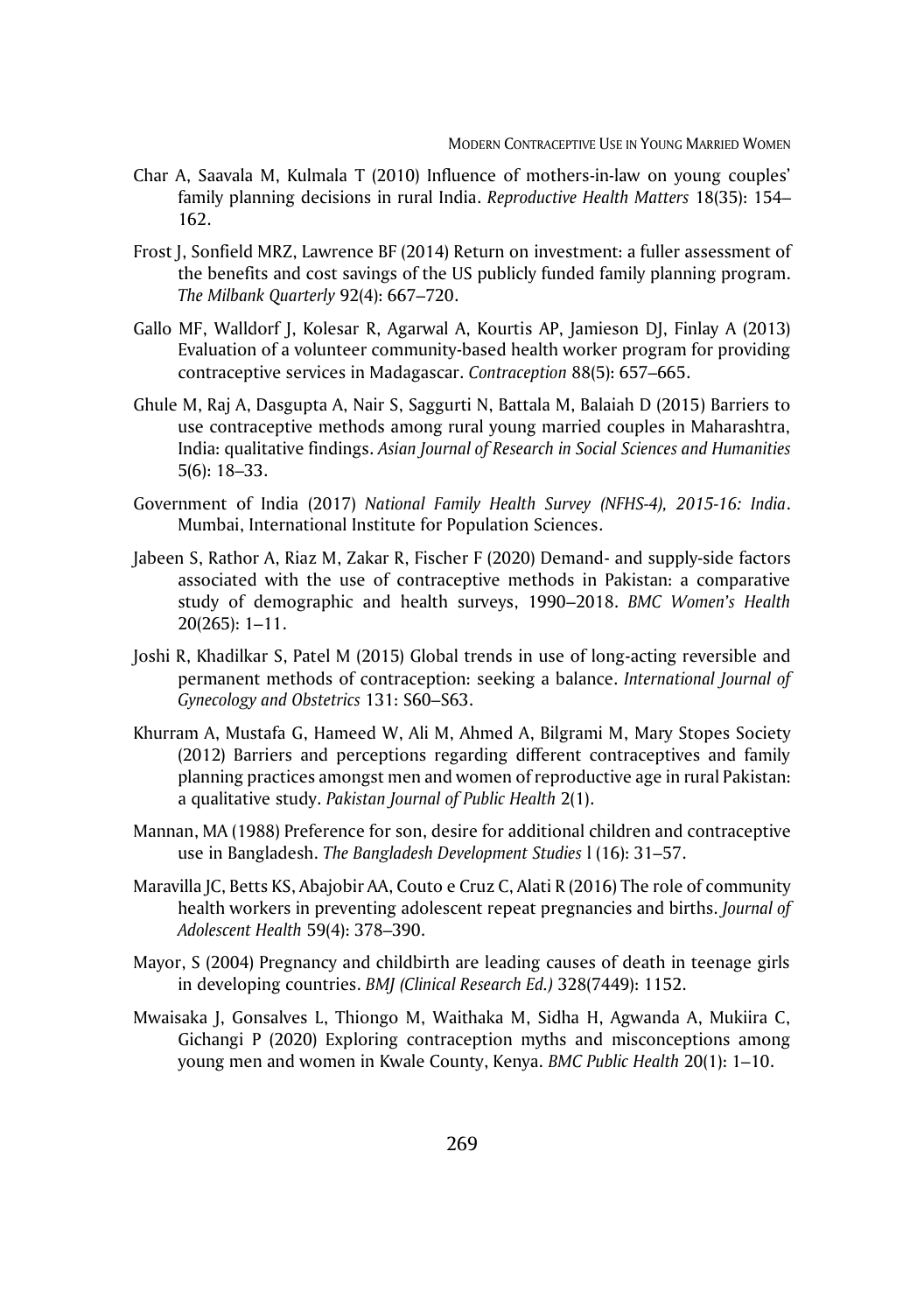- Nair S, Dixit A, Ghule M, Battala M, Gajanan V, Dasgupta A, Begum S, Averbach S, Donta B, Silverman J, Saggurti N, Raj A (2019) Health care providers' perspectives on delivering gender equity focused family planning program for young married couples in a cluster randomized controlled trial in rural Maharashtra, India. *Gates Open Research*.
- New JR, Cahill N, Stover J, Gupta YP, Alkema L (2017) Levels and trends in contraceptive prevalence, unmet need, and demand for family planning for 29 states and union territories in India: a modelling study using the Family Planning Estimation Tool. *The Lancet Global Health* 5(3): e350–e358.
- Rai RK, Unisa S (2013) Dynamics of contraceptive use in India: apprehension versus future intention among non-users and traditional method users. *Sexual and Reproductive Healthcare* 4(2): 65–72.
- Säävälä M (1999) Understanding the prevalence of female sterilization in rural south India. *Studies in Family Planning* 30(4): 288–301.
- Government of India (2018) *Sample Registration System Statistical Report 2018*. New Delhi, Registrar General & Census Comissioner of India*.*
- Sánchez-Páez DA, Ortega JA (2018) Adolescent contraceptive use and its effects on fertility. *Demographic Research* 38(1): 1359–1388.
- Sarkar A, Chandra-Mouli V, Jain K, Behera J, Mishra SK, Mehra S (2015) Community based reproductive health interventions for young married couples in resourceconstrained settings: A systematic review. *BMC Public Health* 15(1).
- Sedgh G, Singh S, Hussain R, Associate R, Org G (2014) Intended and unintended pregnancies worldwide in 2012 and recent trends. *Studies in Family Planning* 45(3): 301–314.
- Singh S, Sedgh G, Hussain R (2010) Unintended pregnancy: worldwide levels, trends, and outcomes. *Studies in Family Planning* 41(4): 241–250.
- Sonfield A, Hasstedt K, Gold R (2014) *Moving Forward: Family Planning in the Era of Health Reform.* New York: Guttmacher Institute. ISBN number: 978-1-934387-17- 7. https://www.guttmacher.org/sites/default/files/report\_pdf/family-planning-andhealth-reform.pdf
- Stephenson R (2006) District-level religious composition and adoption of sterilization in India. *Journal of Health, Population and Nutrition* 24(1): 100–106.
- Stover J (1998) Revising the proximate determinants of fertility framework: what have we learned in the past 20 years? *Studies in Family Planning* 29(3): 255–267.
- Stover J, Ross J (2010) How increased contraceptive use has reduced maternal mortality. *Maternal and Child Health Journal* 14(5): 687–695.